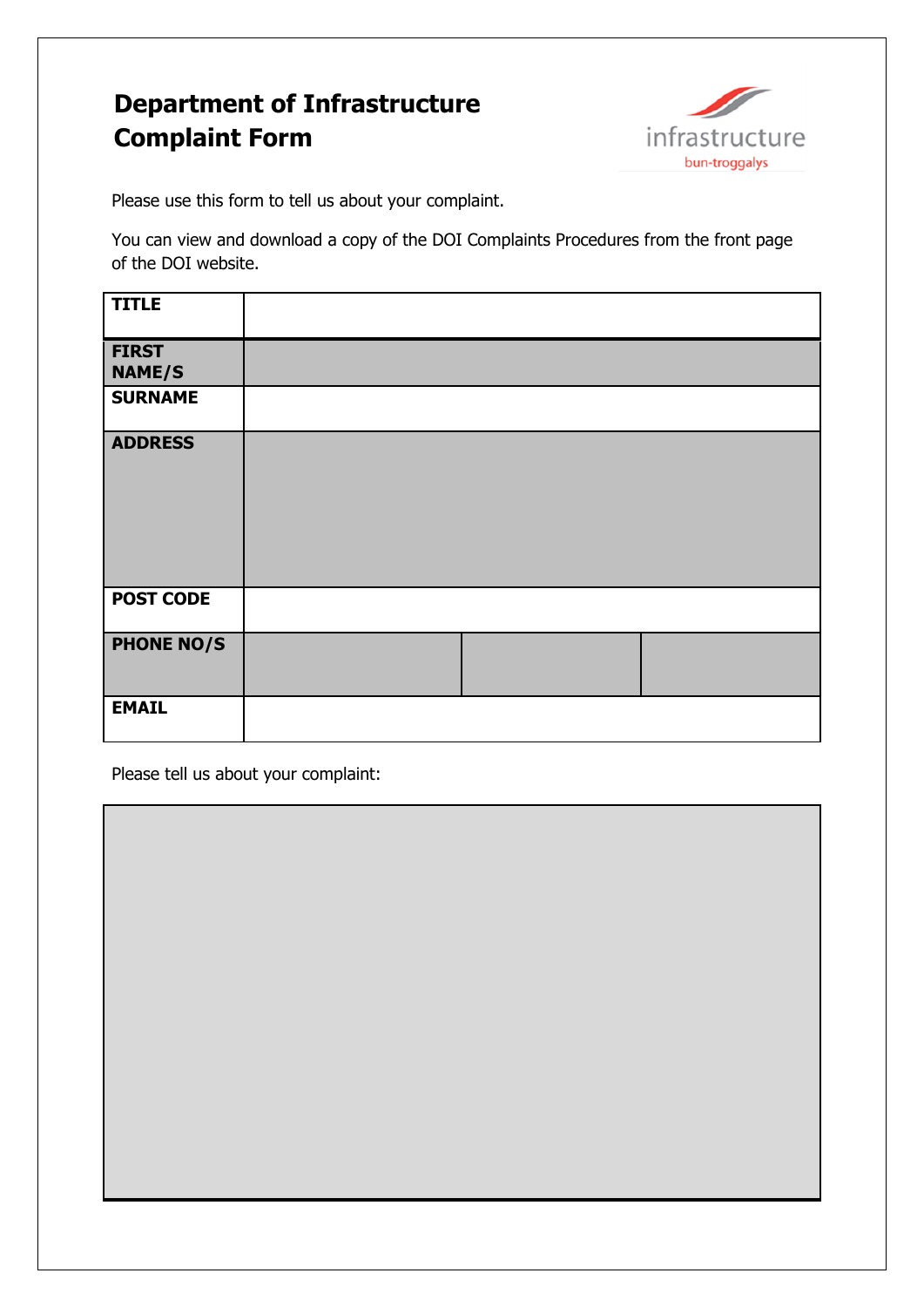Please email or send your complaint to one of the following Complaints Officers. If you are unsure of which division you need to contact please send your complaint to Mrs Hannah Griffiths who will pass it to the relevant division and advise you accordingly.

| <b>DIVISION</b>                      | <b>CONTACT NAME</b>                                                                                                                                                   | <b>CONTACT EMAIL</b>     | <b>CONTACT</b><br>NUMBER/S |
|--------------------------------------|-----------------------------------------------------------------------------------------------------------------------------------------------------------------------|--------------------------|----------------------------|
| Central Support<br>and Change        | Mrs Hannah Griffiths<br>Central Support and Change<br><b>Division</b><br>Department of Infrastructure<br>Sea Terminal Building<br>Douglas IM1 2RF                     | hannah.griffiths@gov.im  | 686105                     |
| <b>Highway Services</b>              | Mr Rob Clynes<br><b>Highway Services Division</b><br>Department of Infrastructure<br>Sea Terminal Building<br>Douglas IM1 2RF                                         | rob.clynes@gov.im        | 685923                     |
| <b>Transport Services</b>            | Ms Charlotte Bennett<br><b>Transport Services Division</b><br>Department of Infrastructure<br><b>Transport Headquarters</b><br><b>Banks Circus</b><br>Douglas IM1 5PT | charlotte.bennett@gov.im | 697400                     |
| <b>Public Estates and</b><br>Housing | Mrs Helen Goldie<br><b>Public Estates and Housing</b><br><b>Division</b><br>Department of Infrastructure<br>Sea Terminal Building<br>Douglas IM1 2RF                  | helen.goldie@gov.im      | 686191                     |
| Airport                              | Mr David Georgeson<br><b>Ports Division</b><br>Isle of Man Airport<br>Ballasalla IM9 2AS                                                                              | david.georgeson@gov.im   | 821603                     |
| <b>Harbours</b>                      | Mrs Claire Kemp<br><b>Harbours Division</b><br>Department of Infrastructure<br>Sea Terminal Building<br>Douglas IM1 2RF                                               | claire.kemp@gov.im       | 686635                     |
| <b>Flood Risk</b><br>Management      | Mr Peter Dainton<br>Flood Risk Management<br><b>Division</b><br>Department of Infrastructure<br>Sea Terminal Building<br>Douglas IM1 2RF                              | peter.dainton@gov.im     | 687167                     |

## **What will happen next:**

You will receive an acknowledgement of your complaint within 2 working days (Monday to Friday) of receipt along with a copy of the Department's complaints procedures. You will also be advised of the officer in the Department who will deal with your complaint.

Where possible we will deal with your complaint within 20 working days (Monday to Friday) however if this is not possible we will contact you to let you know the expected timeframe for a response.